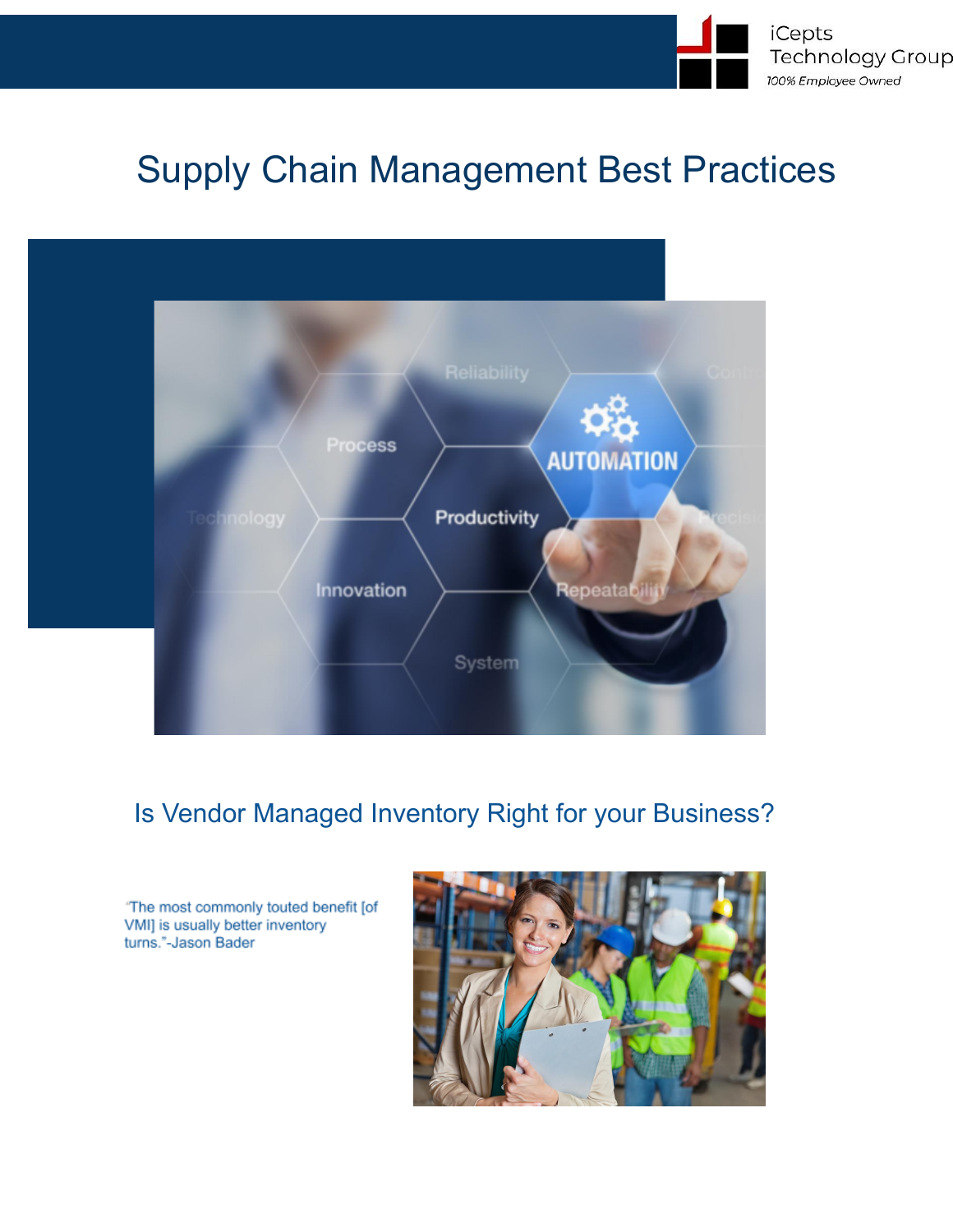## **What is Vendor Managed Inventory (VMI)?**

The thought of someone else managing the replenishment of inventory, at no cost to you, sounds like a pretty good plan. Those inventory planners and buyers are pretty expensive folks. Not as expensive as sales reps, but they do add a nickel or two to the payroll. Beyond the payroll expense, figuring out what to buy can be three parts art and one part science. A friend of mine once suggested that purchasing inventory in a distribution company is "a thousand little decisions done right each day". No disrespect, but it sounds like someone was trying to justify his existence. All kidding aside – replenishment is a challenge we would all rather do without.

In order to prepare for this article, I solicited the opinions of several distribution experts. In addition, I surveyed and interviewed many distributors who currently participate in VMI relationships. This is a culmination of what they told me.

Vendor Managed Inventory, or VMI, comes in many different forms and relationships. Essentially, inventory levels are managed by the preceding link in the supply chain. Some VMI relationships constitute the manufacturer managing inventory levels in their distributor customers. Some distributors manage the inventory levels of their customers. For the purposes of this article, I have focused my attention on the manufacturer – distributor relationship from the perspective of the distributor.

There are a couple of different ways to develop a VMI relationship. A manufacturer can use a proprietary system that analyzes your transactional data in order to recommend orders. The greatest challenge with these types of systems is getting the data into a common format. Many participants said this was the greatest challenge in the whole process. Another option is to go through a VMI service provider. Several participants indicated that this was a much easier way to go because the data translation, between manufacturer and distributor, was handled by the provider.

In this relationship, the service provider fee is typically covered by the manufacturer so there is very little downside to a distributor. It was also noted, by those who had used both a service provider and a proprietary system, that the service provider was more adept at understanding inventory replenishment in a distributorship. As we all know, manufacturing and distribution are two very different animals.

## **The Benefits:**

The most commonly suggested benefit derived from VMI was the ability to return products without the usual hassle. One person I spoke with described a complete

**iCepts Technology Group, Inc.** l [www.icepts.com](http://www.icepts.com) l 717-704-1000 l [info@icepts.com](mailto:info@icepts.com)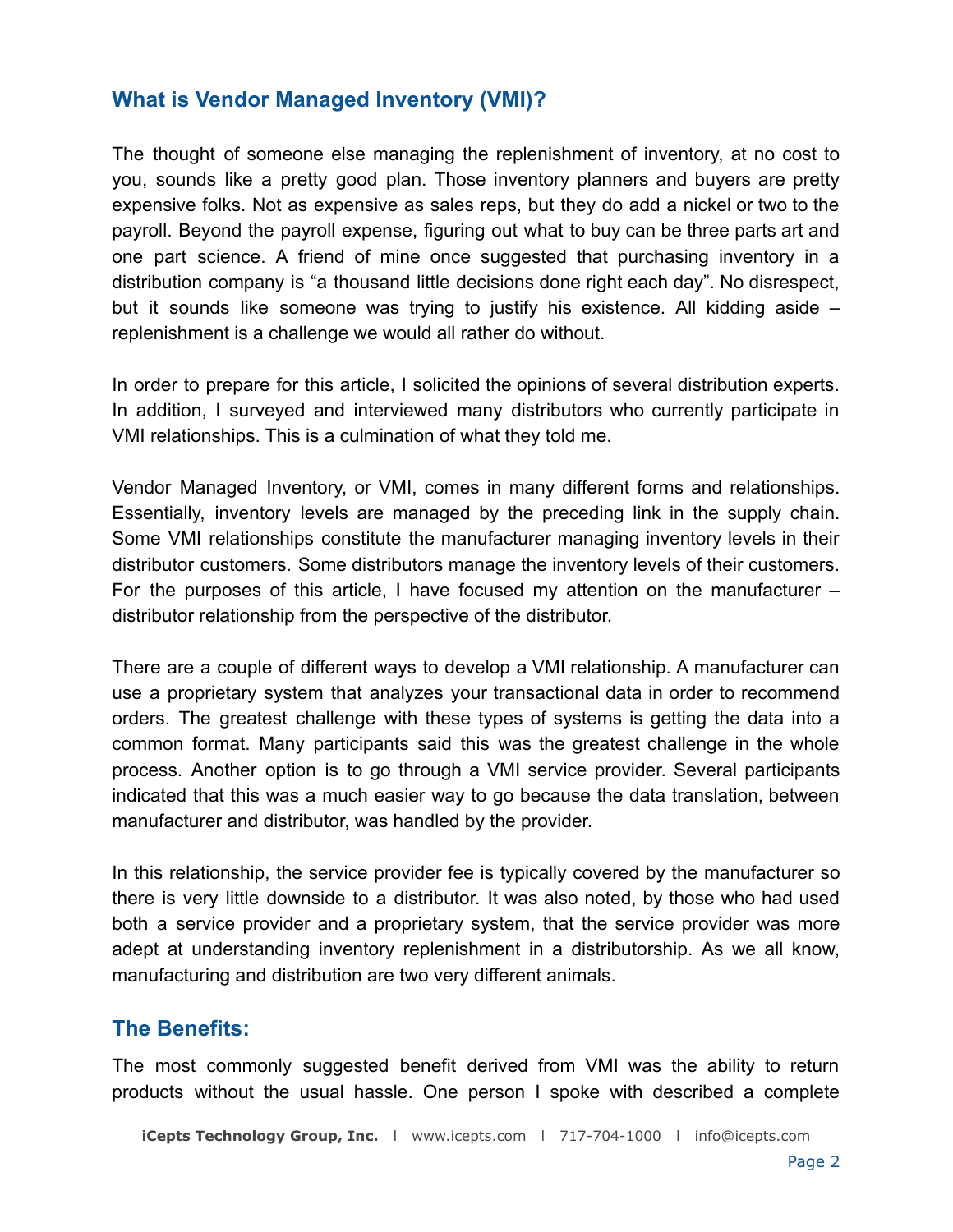change of demeanor by their rep with regard to returns. Prior to entering into the relationship, the rep would be very reluctant to accept returns even though the distributor was well within the stated policies. It was always a hassle to get a return authorization signed. After they entered into a VMI relationship, the rep almost welcomed the return transaction. According to this distributor, that made the program worth its weight in gold. My suspicion is that it had something to do with how it affected that rep's sales commission, but you didn't hear it from me.

The most commonly touted benefit is usually better inventory turns. A liberal return policy will help this a great deal. The fact that you don't have to make freight minimums anymore is another huge factor. Most manufacturers dispense with the normal freight minimums for VMI customers. This really helps when you need to do non-stock specials or have high volatility. Can you achieve solid inventory turns without VMI? Sure, but it makes it a lot easier when the supplier is a partner in achieving mutually agreed upon goals.

From a customer service standpoint, many participants suggested that they experienced fewer stockouts and better overall flow of material. One participant shared that he was always the victim of shortages due to product allocation. After VMI, those shortages disappeared. Although the manufacturer never publicly stated it, he believed that his company was now given priority status on products subject to allocation. Some people believe that this is a reward for helping a manufacturer to plan better. Although there is a possibility for a manufacturer to use your data to improve their production, it is fairly unlikely. Your business would have to be a significant portion of their overall volume in order to move production planning.

Cash flow improvements are a distinct possibility. Some manufacturer's offer incentives for VMI customers. These could come in the form of rebates or special payment terms. They should. Much of the benefit occurs at the manufacturer level. Let's face it, once you go on VMI with a supplier, they make it very difficult for competitive products to earn a seat at your table.

Many people believe that there is a potential labor reduction by entering into a VMI relationship. Unfortunately, this is not often the case. VMI is not a "set it and forget it" type of program. You still have to watch and approve the orders as they are generated. Many participants suggested that they still have to tweak orders on a regular basis. I guess this is a good segue into the challenges of this type of program.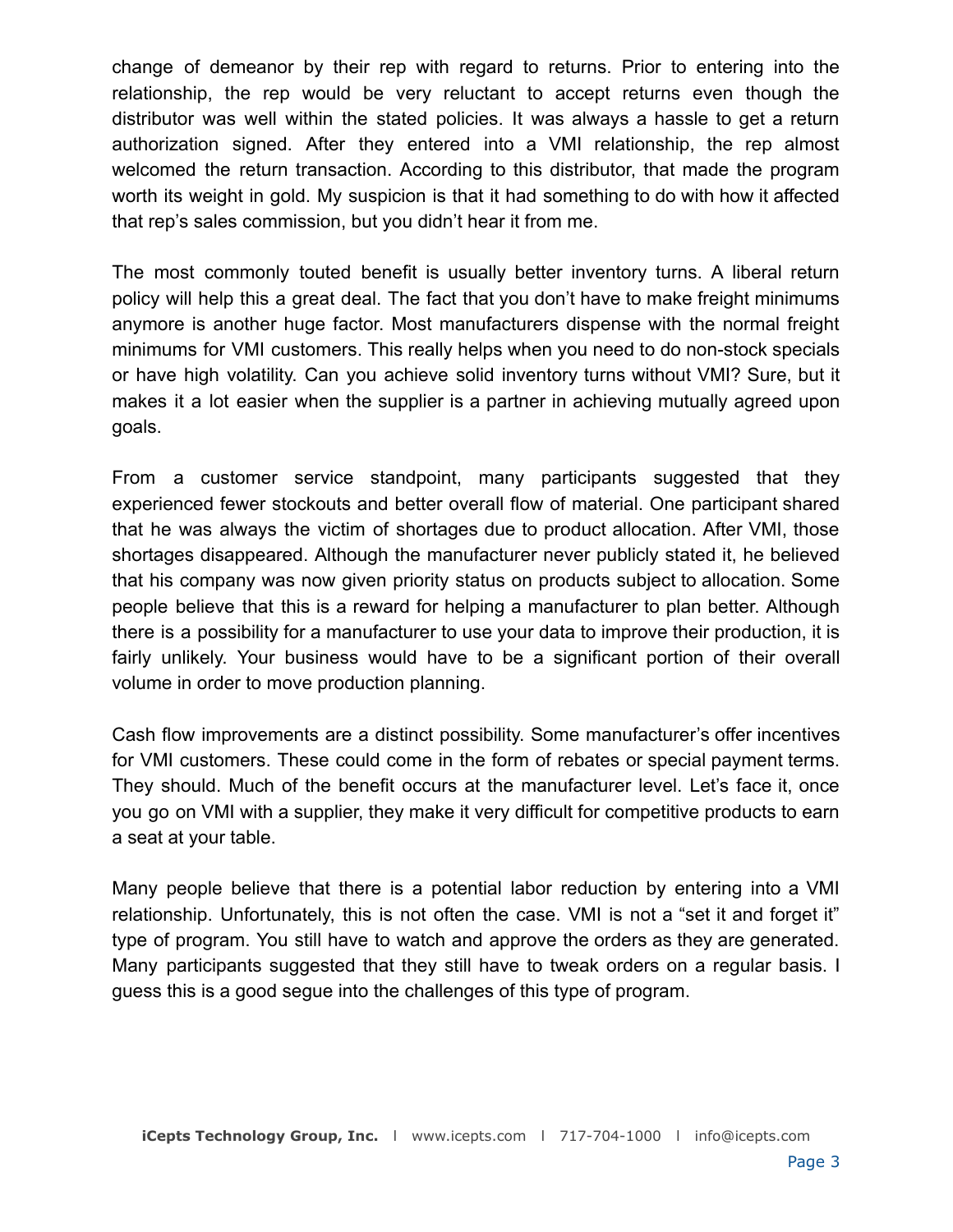# **The Potential Challenges:**

As I mentioned above, data translation is one of the biggest challenges to any VMI relationship. The two partner systems have to be able to communicate. I can walk around the country and find many different item codes for the exact same product. Many people overcome this challenge by using the UPC code as a common denominator. This requires the distributor to enter this field in their master item records. Not a very difficult task, but a significant time consideration. VMI service providers can really help smooth out this translation.

Reporting can also be a real challenge. First, the distributor has to be able to create a transactional report that accumulates usage. Second, the manufacturer must be able to assimilate this report into their system and populate the proper fields. Any time 2 databases try to communicate, bits can get lost in translation.

One participant suggested that they had difficulty with rapid changes in sales usage. As sales picked up, the system always seemed to be in catch up mode. Highly volatile item can be difficult to predict. When the replenishment recommendation is one step removed from the distributor, the challenge is magnified.

Overstocking of material has always been one of the biggest fears around VMI. Once you hand the reins over to the manufacturer, look out. Here come the 40' trailers. While some participants experienced overstocking in the beginning of the relationship, simple adjustments leveled off the optimistic flow of inventory. Holding partners to some specific performance metrics will help offset this challenge.

On the opposite side of the spectrum, some distributors experienced problems with programs that tried to manage the inventory too tight. Setting up unrealistic parameters, such as 8 or more annual turns, caused inventory shortages in many key products. This is why inventory turn goals must always be balanced with customer fulfillment goals.

#### **The Advice:**

The best recommendation I heard was: Make sure that you have a good relationship with a supplier before you even consider entering into a VMI program. Several participants agreed that you should only attempt this type of program with someone you have been involved with for a long time. It should be a trusted partner with a track record of successful VMIimplementations. If they are not doing a great job for you now, VMI will not necessarily make them better.